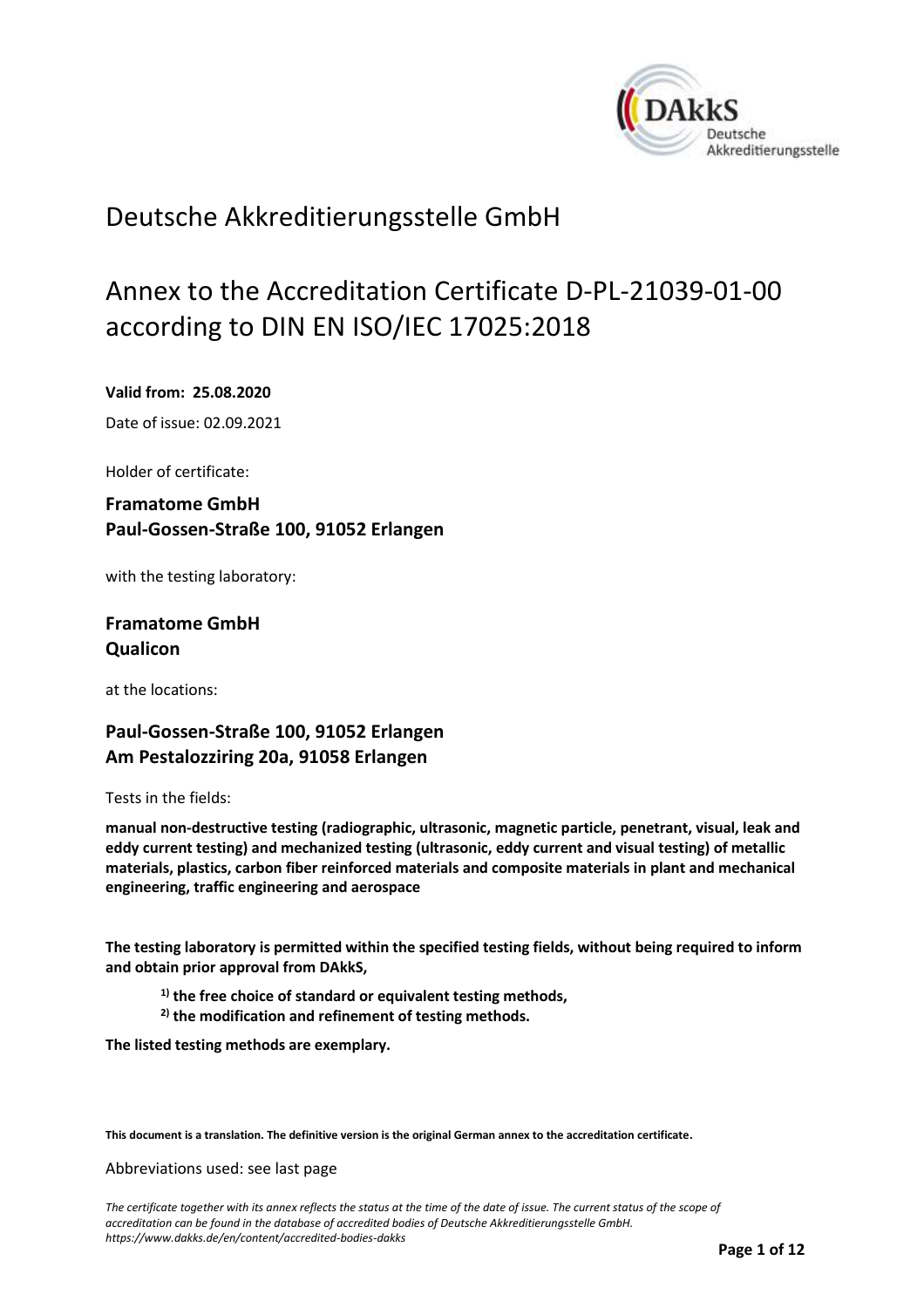

**The testing laboratory is permitted within the specified testing fields, without being required to inform and obtain prior approval from DAkkS,**

**3) to use standards or equivalent testing methods listed here with different issue dates.**

**The testing laboratory maintains a current list of all testing methods within the flexible scope of accreditation.**

All procedures are carried out at both locations.

| Manual ultrasonic testing 1) 2)<br>1<br>plastics)   | (Manual ultrasonic testing of components made of metal, plastic and composite materials<br>for qualitative evaluation and wall thickness gauging for components made of metal or                                                                                                                                                                                                                                                                                                                                                                                                                                                                                                                                                                                                                                     |
|-----------------------------------------------------|----------------------------------------------------------------------------------------------------------------------------------------------------------------------------------------------------------------------------------------------------------------------------------------------------------------------------------------------------------------------------------------------------------------------------------------------------------------------------------------------------------------------------------------------------------------------------------------------------------------------------------------------------------------------------------------------------------------------------------------------------------------------------------------------------------------------|
| AD 2000-Merkblatt HP 5/3<br>Anlage 1<br>2015-04     | Non-destructive testing of welded joints - Minimum technical<br>requirements for non-destructive testing<br>(here: Chapter 3 - Ultrasonic testing)                                                                                                                                                                                                                                                                                                                                                                                                                                                                                                                                                                                                                                                                   |
| ASME BPVC.V-2019<br>Sect. V, Article 4<br>Ed. 2019  | ASME Boiler and Pressure Vessel Code - Section V: Nondestructive<br>Examination - Subsection A: Nondestructive methods of examina-<br>tion<br>Article 4: Ultrasonic examination methods for welds                                                                                                                                                                                                                                                                                                                                                                                                                                                                                                                                                                                                                    |
| ASME BPVC.V-2019<br>Sect. V, Article 5<br>Ed. 2019  | ASME Boiler and Pressure Vessel Code, Section V: Nondestructive<br>Examination - Subsection A: Nondestructive methods of examina-<br>tion<br>Article 5: Ultrasonic examination methods for materials                                                                                                                                                                                                                                                                                                                                                                                                                                                                                                                                                                                                                 |
| ASME BPVC.V-2019<br>Sect. V, Article 23<br>Ed. 2019 | ASME Boiler and Pressure Vessel Code - Section V: Nondestructive<br>Examination - Subsection B: Documents adopted by Section V,<br>Article 23:<br>SA-388 Standard practice for ultrasonic examination of steel<br>forgings<br>SA-435 Standard specification for straight beam ultrasonic exami-<br>nation of steel plates<br>SA-577 Standard specification for ultrasonic angle beam examina-<br>tion of steel plates<br>SA-745 Standard practice for ultrasonic examination of austenitic<br>forgings<br>Standard practice for ultrasonic testing of the weld zone of<br>SE-273<br>welded pipe and tubing<br>Standard specification for measuring thickness by manual<br>SE-797<br>ultrasonic pulse echo contact method<br>SE-2700 Standard practice for contact ultrasonic testing of welds<br>using phased arrays |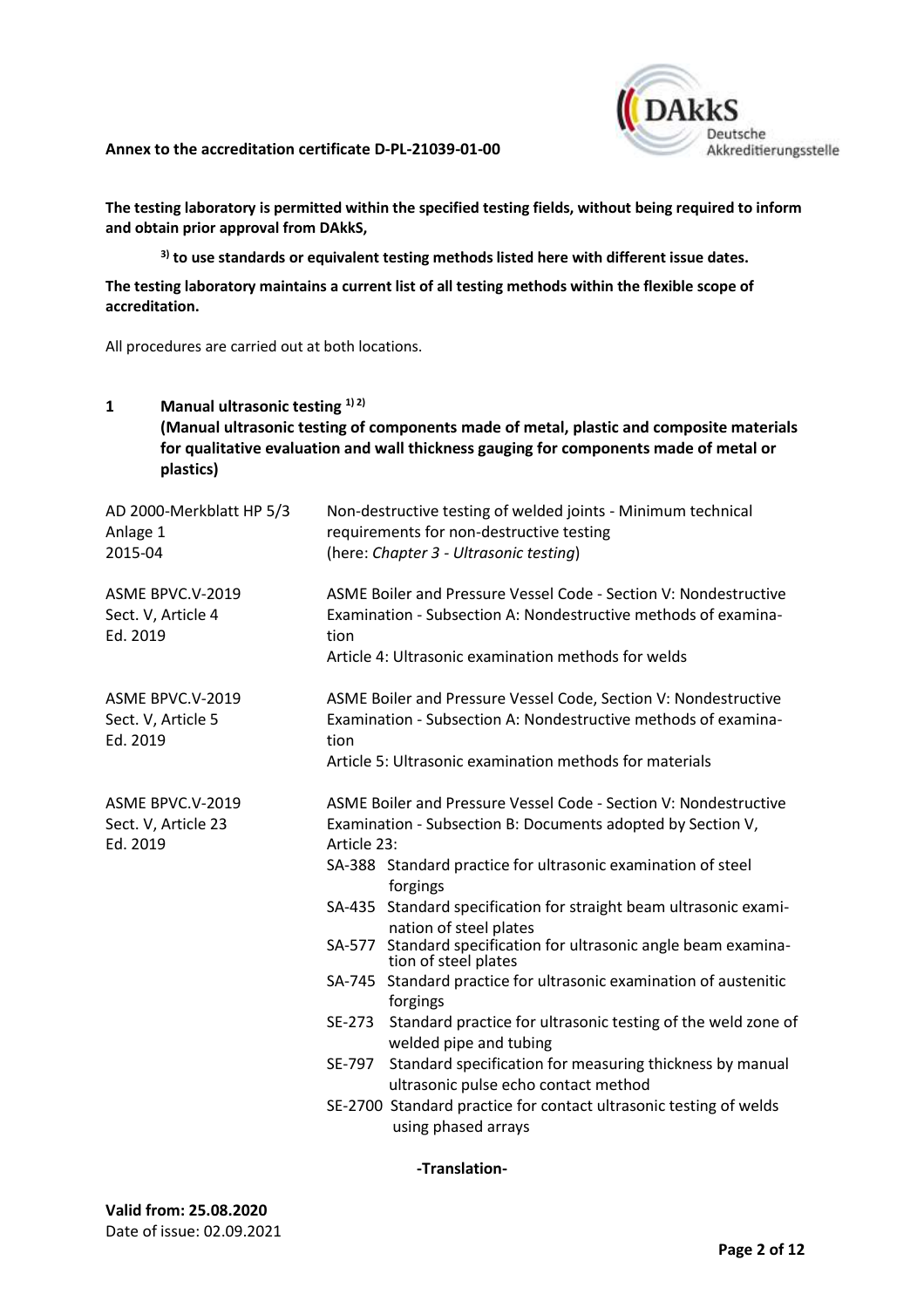

| <b>ASME BPVC.XI.1-2019</b><br>Sect. XI, Article IWA-/IWB-/<br>IWC-/IWD-3000<br>Ed. 2019 | ASME Boiler and Pressure Vessel Code, Section XI.1: Rules for Inser-<br>vice Inspection of Nuclear Power Plant Components, Division 1,<br>Rules for Inspection and Testing Components of Light-Water-Cooled<br>Plants; Article IWA-/IWB-/IWC-/IWD-3000: Acceptance standards<br>App. I: Ultrasonic Examinations<br>App. III: Ultrasonic examination of vessel and piping welds<br>App. VIII: Performance demonstration for ultrasonic examination<br>systems |
|-----------------------------------------------------------------------------------------|--------------------------------------------------------------------------------------------------------------------------------------------------------------------------------------------------------------------------------------------------------------------------------------------------------------------------------------------------------------------------------------------------------------------------------------------------------------|
| <b>ASTM E 114-15</b><br>2015                                                            | Standard Practice for Ultrasonic Pulse-Echo Straight-Beam Contact<br>Testing                                                                                                                                                                                                                                                                                                                                                                                 |
| <b>ASTM E 164-19</b><br>2019                                                            | Standard Practice for Contact Ultrasonic Testing of Weldments                                                                                                                                                                                                                                                                                                                                                                                                |
| <b>ASTM E 587-15</b><br>2015                                                            | Standard Practice for Ultrasonic Angle-Beam Contact Testing                                                                                                                                                                                                                                                                                                                                                                                                  |
| AVS D 11.2/50<br>2008-07                                                                | General guidelines for the procedure of ultrasonic tests                                                                                                                                                                                                                                                                                                                                                                                                     |
| AVS D 11.3/50<br>1982-07                                                                | General guidelines for the procedure of manual ultrasonic tests<br>with the tandem technology                                                                                                                                                                                                                                                                                                                                                                |
| <b>DIN EN ISO 16810</b><br>2014-07                                                      | Non-destructive testing - Ultrasonic examination - General<br>principles<br>(here: Chapter 9)                                                                                                                                                                                                                                                                                                                                                                |
| <b>DIN EN ISO 17640</b><br>2019-02                                                      | Non-destructive testing of welds - Ultrasonic testing -<br>Techniques, testing levels, and assessment<br>(here: Chapters 8-11 and Annex A)                                                                                                                                                                                                                                                                                                                   |
| <b>DIN EN ISO 22825</b><br>2018-02                                                      | Non-destructive testing of welds - Ultrasonic testing - Testing of<br>welds in austenitic steels and nickel-based alloys<br>(here: Chapter 11)                                                                                                                                                                                                                                                                                                               |
| QR E NDE No. 11.2/40<br>2018-05                                                         | NDE Procedure der IBOQ-G, Rev. o<br>Ultrasonic examination                                                                                                                                                                                                                                                                                                                                                                                                   |
| SEP 1915<br>1994-09                                                                     | Ultrasonic testing of steel pipes for aberration<br>(withdrawn document)                                                                                                                                                                                                                                                                                                                                                                                     |
| SEP 1918<br>1992-01                                                                     | Ultrasonic testing of steel pipes for transverse defects<br>(withdrawn document)                                                                                                                                                                                                                                                                                                                                                                             |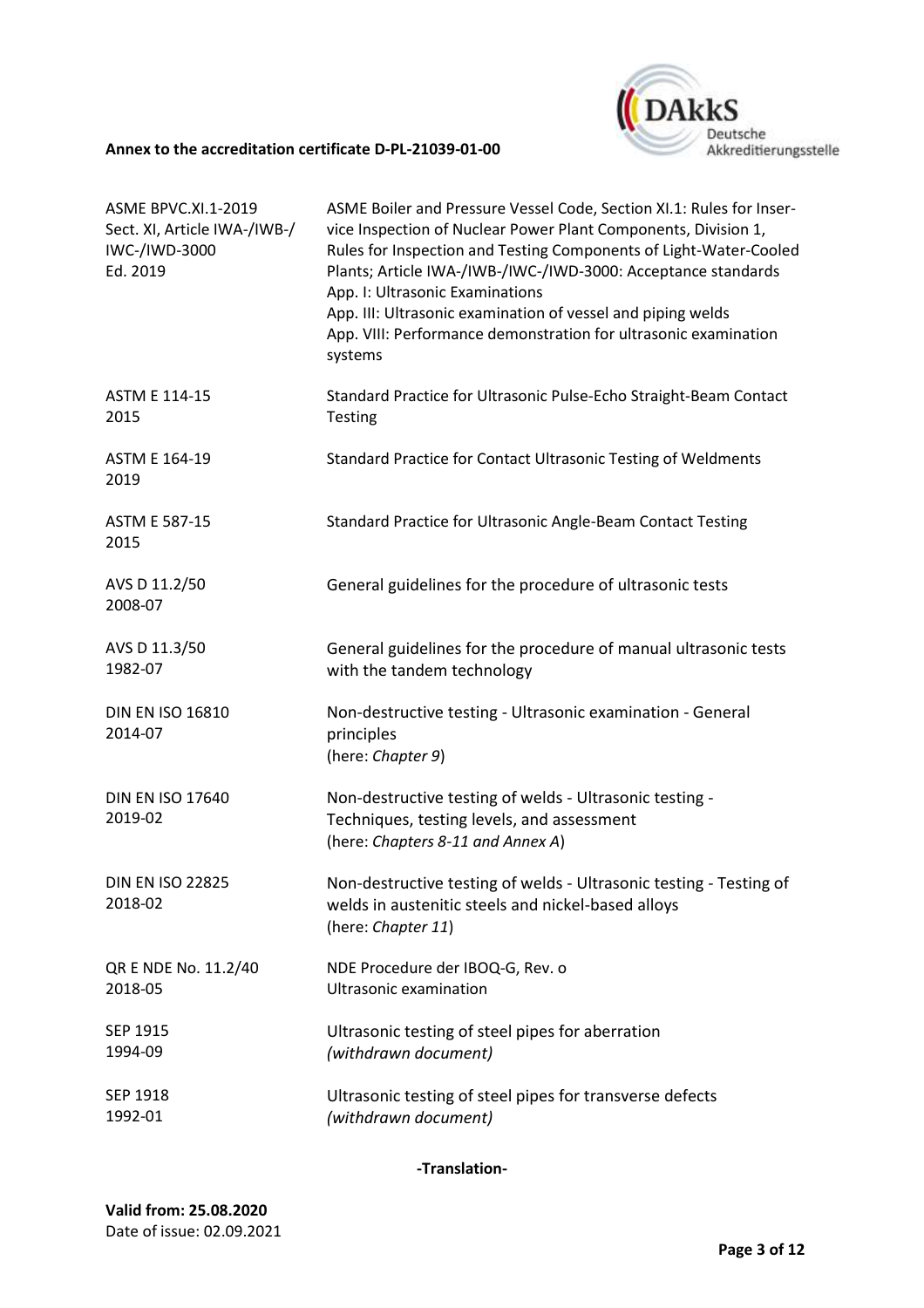

| SEP 1919<br>1977-06 | Ultrasonic testing for laminations of pipes of creep-resistant<br>steels<br>(withdrawn document) |
|---------------------|--------------------------------------------------------------------------------------------------|
| SEP 1920            | Ultrasonic testing of rolled semi-finished products on internal                                  |
| 1984-12             | material discontinuities                                                                         |
| SEP 1922            | Ultrasonic testing of forgings of ferritic steel                                                 |
| 1985-07             | (withdrawn document)                                                                             |
| SEP 1923            | Ultrasonic testing of steel forgings to stringent standards, in                                  |
| 2009-02             | particular for components in turbine and generator systems                                       |

## **2 Mechanized ultrasonic testing 1) 2) (Mechanized ultrasonic testing of components made of metal, plastic and composite materials for qualitative evaluation by means of validated methods)**

| ASME BPVC.V.2019<br>Sect. V, Article 4<br>Ed. 2019  |                       | ASME Boiler and Pressure Vessel Code - Section V: Nondestructive<br>Examination - Subsection A: Nondestructive methods of examination<br>Article 4: Ultrasonic examination methods for welds                                                                                                                                                                                                                                                                                                                                                                                                                                                                                |
|-----------------------------------------------------|-----------------------|-----------------------------------------------------------------------------------------------------------------------------------------------------------------------------------------------------------------------------------------------------------------------------------------------------------------------------------------------------------------------------------------------------------------------------------------------------------------------------------------------------------------------------------------------------------------------------------------------------------------------------------------------------------------------------|
| ASME BPVC.V-2019<br>Sect. V, Article 5<br>Ed. 2019  |                       | ASME Boiler and Pressure Vessel Code - Section V: Nondestructive<br>Examination - Subsection A: Nondestructive methods of examination<br>Article 5: Ultrasonic examination methods for materials                                                                                                                                                                                                                                                                                                                                                                                                                                                                            |
| ASME BPVC.V-2019<br>Sect. V, Article 23<br>Ed. 2019 | Article 23:<br>SE-273 | ASME Boiler and Pressure Vessel Code - Section V: Nondestructive<br>Examination - Subsection B: Documents adopted by Section V<br>SA-388 Standard practice for ultrasonic examination of steel<br>forgings<br>SA-435 Standard specification for straight beam ultrasonic exami-<br>nation of steel plates<br>SA-577 Standard specification for ultrasonic angle beam examina-<br>tion of steel plates<br>SA-745 Standard practice for ultrasonic examination of austenitic<br>forgings<br>Standard practice for ultrasonic testing of the weld zone<br>of welded pipe and tubing<br>SE-2700 Standard practice for contact ultrasonic testing of welds<br>using phased array |
|                                                     |                       |                                                                                                                                                                                                                                                                                                                                                                                                                                                                                                                                                                                                                                                                             |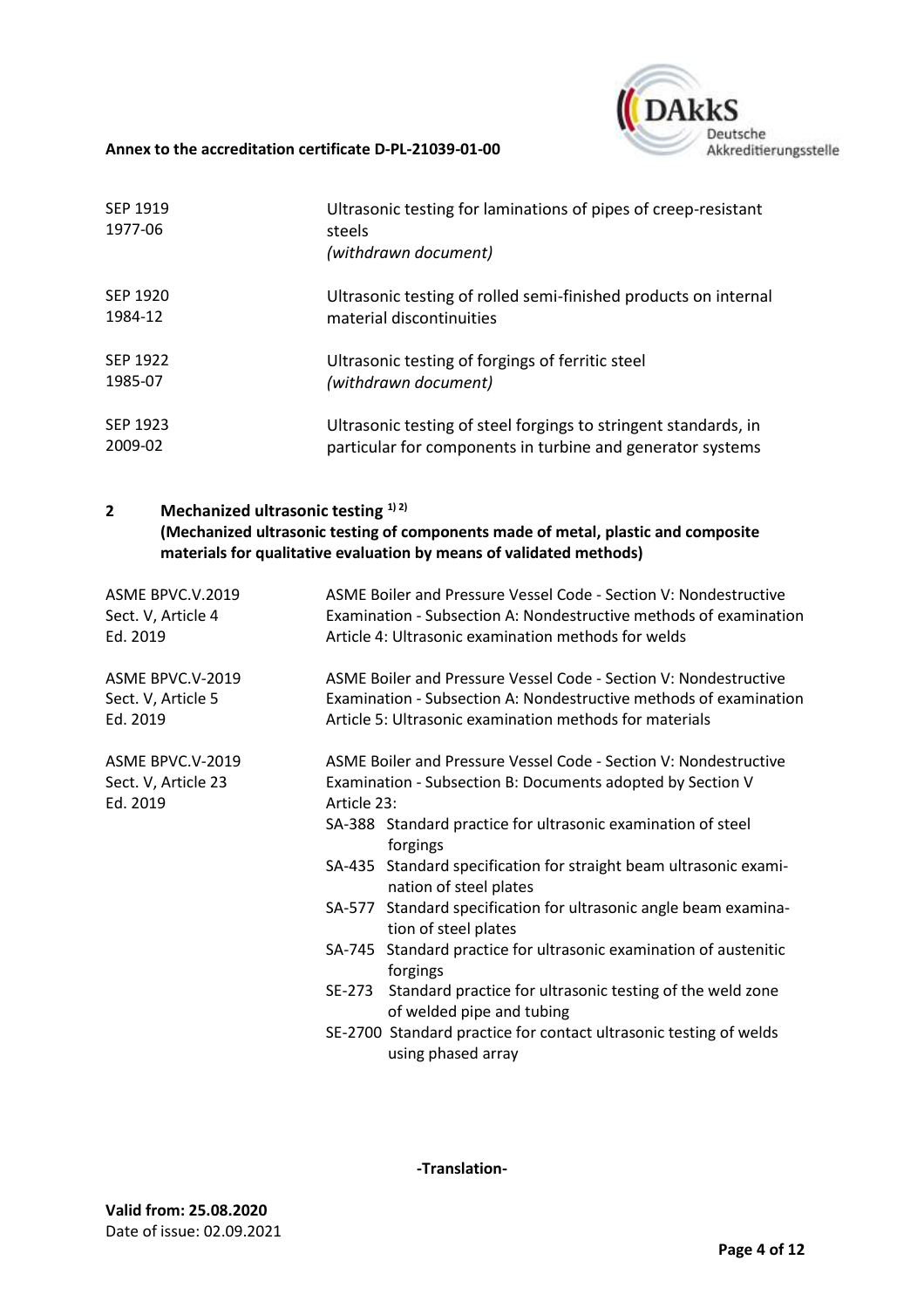

| ASME BPVC.XI.1-2019<br>Sect. XI, Article IWA-/IWB-/<br><b>IWC/IWD-3000</b><br>Ed. 2019 | ASME Boiler and Pressure Vessel Code, Section XI.1: Rules for Inservice<br>Inspection of Nuclear Power Plant Components, Division 1, Rules for<br>Inspection and Testing of Components of Light-Water-Cooled Plants;<br>Article IWA-/IWB-/IWC-/IWD-3000: Acceptance standards<br>App. I: Ultrasonic Examinations<br>App. III: Ultrasonic examination of vessel and piping welds<br>App. VIII: Performance demonstration for ultrasonic examination<br>systems |
|----------------------------------------------------------------------------------------|---------------------------------------------------------------------------------------------------------------------------------------------------------------------------------------------------------------------------------------------------------------------------------------------------------------------------------------------------------------------------------------------------------------------------------------------------------------|
| DIN 25435-1<br>2014-01                                                                 | In-service inspections for primary coolant circuit components of<br>light water reactors - Part 1: Automated ultrasonic inspection<br>(here: Chapter 7)                                                                                                                                                                                                                                                                                                       |
| DIN EN ISO 10893-8<br>2011-07                                                          | Non-destructive testing of steel tubes - Part 8: Automated ultra-<br>sonic testing of seamless and welded steel tubes for the detection<br>of laminar imperfections                                                                                                                                                                                                                                                                                           |
| DIN EN ISO 10893-10<br>2011-07                                                         | Non-destructive testing of steel tubes - Part 10: Automated full<br>peripheral ultrasonic testing of seamless and welded (except<br>submerged arc-welded) steel tubes for the detection of longitu-<br>dinal and/or transverse imperfections                                                                                                                                                                                                                  |
| <b>DIN EN ISO 16823</b><br>2014-07                                                     | Non-destructive testing - Ultrasonic testing - Transmission technique                                                                                                                                                                                                                                                                                                                                                                                         |
| <b>DIN EN ISO 16826</b><br>2014-06                                                     | Non-destructive testing - Ultrasonic testing - Examination for<br>discontinuities perpendicular to the surface                                                                                                                                                                                                                                                                                                                                                |

## **3 Radiographic testing 1) 2)**

**(Radiographic testing of components made of metal, plastic and composite materials up to a maximum energy of 10 MeV by means of x-ray films for qualitative evaluation)**

| ASME BPVC.V-2019<br>Sect. V, Article 2 | ASME Boiler and Pressure Vessel Code - Section V: Nondestructive<br>Examination - Subsection A: Nondestructive methods of examina- |
|----------------------------------------|------------------------------------------------------------------------------------------------------------------------------------|
| Ed. 2019                               | tion                                                                                                                               |
|                                        | Article 2: Radiographic Examination                                                                                                |
| ASME BPVC.V-2019                       | ASME Boiler and Pressure Vessel Code - Section V: Nondestructive                                                                   |
| Sect. V, Article 22                    | Examination - Subsection B: Documents adopted by Section V                                                                         |
| Ed. 2019                               | Article 22:                                                                                                                        |
|                                        | Standard Guide for radiographic examination<br>SE 94                                                                               |
|                                        | SE-1030 Standard test method for radiographic examination of<br>metallic castings                                                  |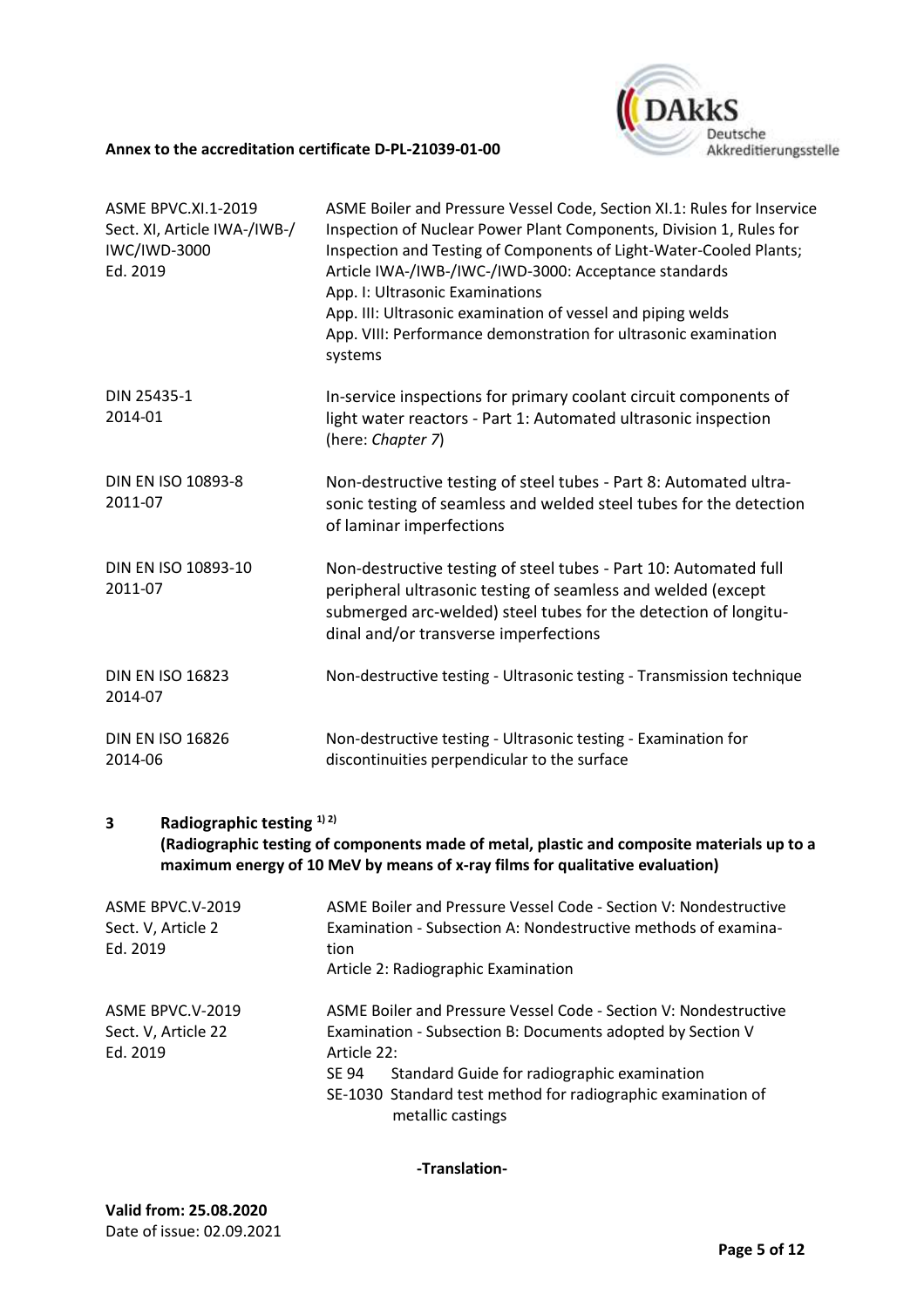

| ASTM E1032-19                     | Standard Practice for Radiographic Examination of Weldments Using                                                                          |
|-----------------------------------|--------------------------------------------------------------------------------------------------------------------------------------------|
| 2019                              | Industrial X-Ray Film                                                                                                                      |
| ASTM E1742/E1742M-18<br>2018      | Standard Practice for Radiographic Examination                                                                                             |
| DIN 25435-7                       | In-service inspections for primary coolant circuit components of                                                                           |
| 2014-01                           | light water reactors - Part 7: Radiographic testing                                                                                        |
| DIN EN 12681-1<br>2018-02         | Founding - Radiographic testing - Part 1: Film techniques                                                                                  |
| <b>DIN EN ISO 5579</b><br>2014-04 | Non-destructive testing - Radiographic testing of metallic materials<br>using film and X- or gamma rays - Basic rules<br>(here: Chapter 6) |
| DIN EN ISO 17636-1                | Non-destructive testing of welds - Radiographic testing - Part 1: X-                                                                       |
| 2013-05                           | and gamma-ray techniques with film                                                                                                         |
| QR E NDE No. 11.4/40              | NDE Procedure der IBOQ-G, Rev. o                                                                                                           |
| 2013-10                           | Radiographic Examination of Welds and Castings                                                                                             |

## **4 Magnetic particle testing 1) 2) (Manual inspection of the surface and near-surface regions of ferromagnetic materials for qualitative evaluation by magnetic particle testing)**

| AVS D 11.1/50<br>2006-02            | General guidelines for the procedure of surface tests according<br>to of magnetic particle- and penetrant method<br>(here: Chapter 3)                                          |
|-------------------------------------|--------------------------------------------------------------------------------------------------------------------------------------------------------------------------------|
| DIN 25435-2<br>2014-01              | In-service inspections for primary coolant circuit components of<br>light water reactors - Part 2: Magnetic particle and penetrant testing<br>(here: Magnetic paticle testing) |
| <b>DIN EN 1369</b><br>2013-01       | Founding - Magnetic particle testing                                                                                                                                           |
| DIN EN 10228-1<br>2016-10           | Non-destructive testing of steel forgings - Part 1: Magnetic particle<br>inspection                                                                                            |
| <b>DIN EN ISO 9934-1</b><br>2017-03 | Non-destructive testing - Magnetic particle testing - Part 1: General<br>principles<br>(here: Chapters 7-14)                                                                   |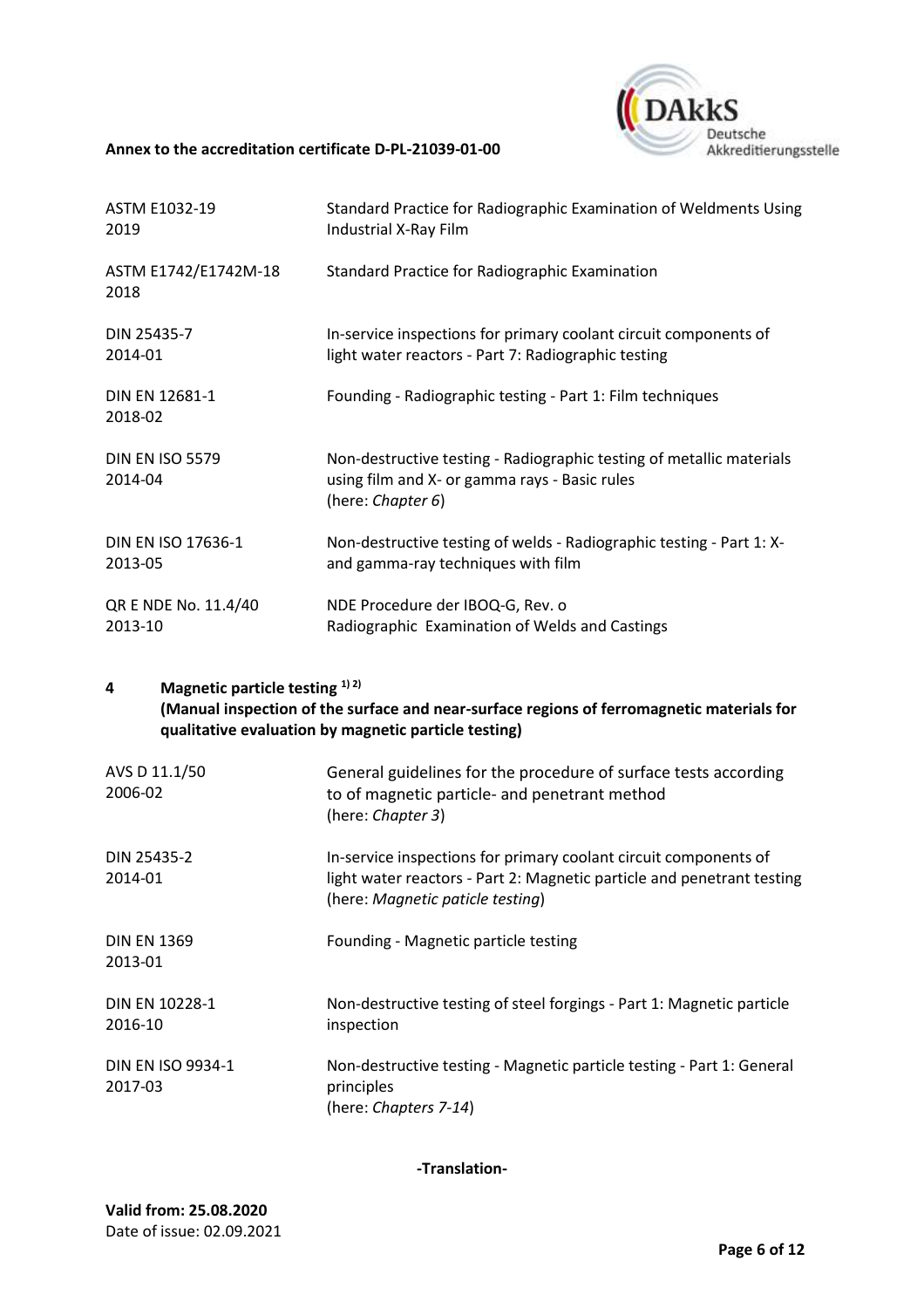

| <b>DIN EN ISO 17638</b><br>2017-03                                                     | Non-destructive testing of welds - Magnetic particle testing                                                                                                                                                                      |
|----------------------------------------------------------------------------------------|-----------------------------------------------------------------------------------------------------------------------------------------------------------------------------------------------------------------------------------|
| SEP 1935<br>1982-06                                                                    | Seam testing of castings of steel - Magnetic powder test<br>(withdrawn document)                                                                                                                                                  |
| Penetrant testing <sup>1)</sup> <sup>2)</sup><br>5<br>evaluation by penetrant testing) | (Manual surface crack testing of components made of metal and plastics for qualitative                                                                                                                                            |
| ASME BPVC.V-2019<br>Sect. V, Article 6<br>Ed. 2019                                     | ASME Boiler and Pressure Vessel Code - Section V: Nondestructive<br>Examination - Subsection A: Nondestructive methods of examination<br>Article 6: Liquid penetration examination                                                |
| ASME BPVC.V-2019<br>Sect. V, Article 24<br>Ed. 2019                                    | ASME Boiler and Pressure Vessel Code - Section V: Nondestructive<br>Examination - Subsection B: Documents adopted by Section V<br>Article 24: SE-165 Standard practice for liquid penetrant examina-<br>tion for general industry |
| ASTM E 165/E 165M-18<br>2018                                                           | Standard Practice for Liquid Penetrant Testing for General Industry                                                                                                                                                               |
| ASTM E 1417/E 1417M-16<br>2016                                                         | <b>Standard Practice for Liquid Penetrant Testing</b>                                                                                                                                                                             |
| AVS D 11.1/50<br>2006-02                                                               | General guidelines for the procedure of surface tests according<br>to of magnetic particle- and penetrant method<br>(here: Chapter 4)                                                                                             |
| DIN 25435-2<br>2014-01                                                                 | In-service inspections for primary coolant circuit components of<br>light water reactors - Part 2: Magnetic particle and penetrant testing<br>(here: Penetrant testing)                                                           |
| DIN EN 10228-2<br>2016-10                                                              | Non-destructive testing of steel forgings - Part 2: Penetrant testing                                                                                                                                                             |
| <b>DIN EN ISO 3452-1</b><br>2014-09                                                    | Non-destructive testing - Penetrant testing - Part 1: General<br>principles<br>(here: Chapter 8)                                                                                                                                  |
| DIN EN ISO 10893-4<br>2011-07                                                          | Non-destructive testing of steel tubes - Part 4: Liquid penetrant<br>inspection of seamless and welded steel tubes for the detection of<br>surface imperfections                                                                  |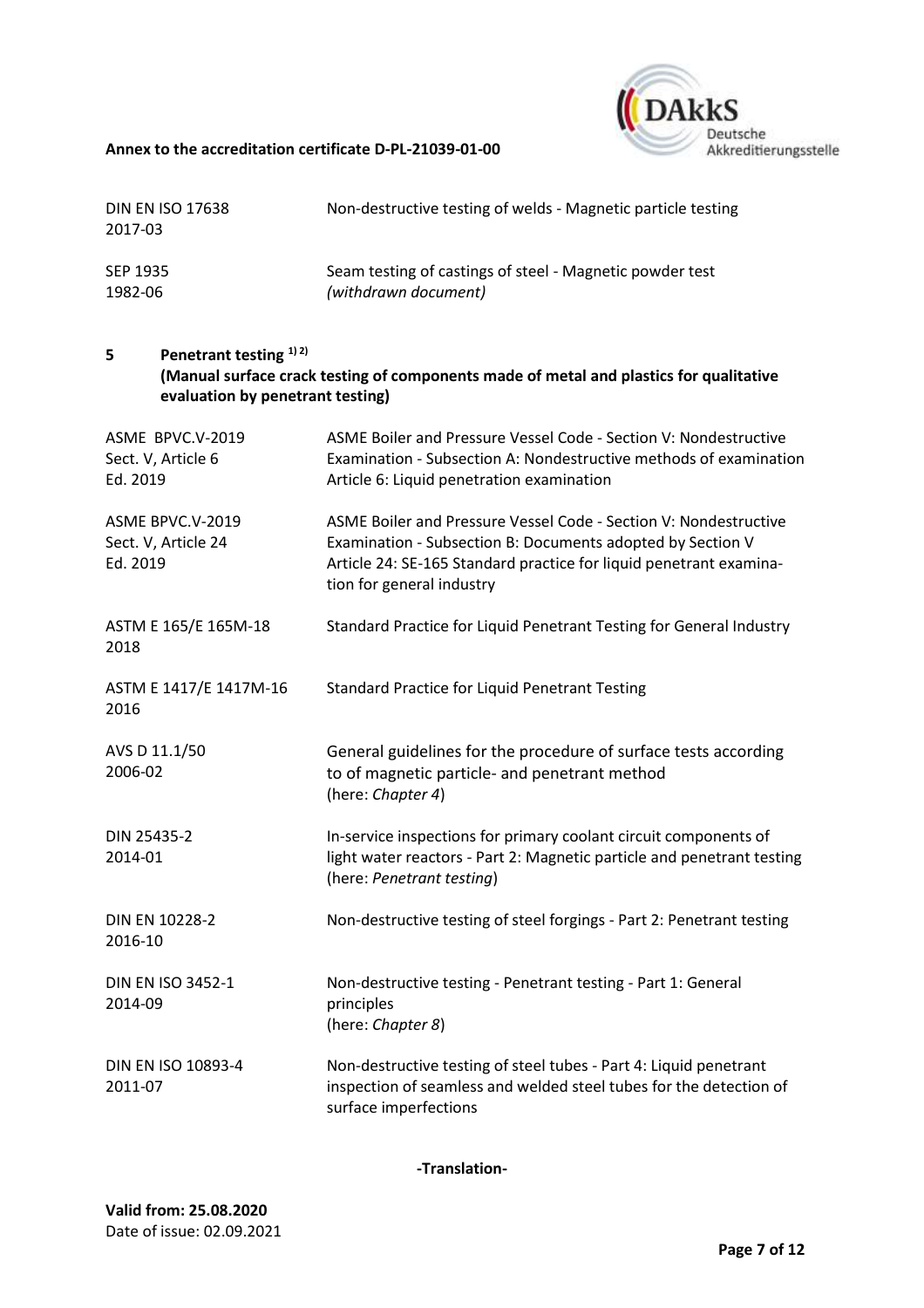

| QR E NDE No. 11.1/40 | NDE Procedure der IBOQ-G, Rev. v                                        |
|----------------------|-------------------------------------------------------------------------|
| 2018-10              | Liquid Penetrant Examination of Products Forms, Weld Edges and<br>Welds |
| SEP 1936             | Seam testing of castings of steel - Penetration testing                 |
| 1982-06              | (withdrawn document)                                                    |
|                      |                                                                         |

**6 Visual testing 1) 2) (Visual testing of external and internal surfaces of components made of metal, carbon fiber reinforced materials, composite materials and plastics for qualitative evaluation by visual testing)**

| ASME BPVC.V-2019<br>Sect. V, Article 9<br>Ed. 2019 | ASME Boiler and Pressure Vessel Code - Section V: Nondestructive<br>Examination - Subsection A: Nondestructive methods of examina-<br>tion<br>Article 9: Visual examination |
|----------------------------------------------------|-----------------------------------------------------------------------------------------------------------------------------------------------------------------------------|
| DIN 25435-4                                        | In-service inspections for primary collant circuit components of light                                                                                                      |
| 2014-01                                            | water reactors - Part 4: Visual testing                                                                                                                                     |
| <b>DIN EN 13018</b>                                | Non-destructive testing - Visual testing - General principles                                                                                                               |
| 2016-06                                            | (here: Chapters 5 and 6)                                                                                                                                                    |
| <b>DIN EN ISO 17637</b>                            | Non-destructive testing of welds - Visual testing of fusion-welded                                                                                                          |
| 2017-04                                            | joints                                                                                                                                                                      |
| QR E NDE No. 11.6/40                               | NDE Procedure der IBOQ-G, Rev. n                                                                                                                                            |
| 2018-05                                            | Visual Examination                                                                                                                                                          |

## **7 Leak testing 1) 2)**

**(Testing of components made of metal, carbon fibre reinforced materials, composite materials and plastics for localization of leaks by means of bubble emission techniques or for localization of leaks and/or determination of leak rates by means of tracer gas method or pressure change method)**

| ASME BPVC.V-2019<br>Sect. V, Article 10<br>Ed. 2019 | ASME Boiler and Pressure Vessel Code - Section V: Nondestructive<br>Examination - Subsection A: Nondestructive methods of examina-<br>tion<br>Article 10: Leak testing |
|-----------------------------------------------------|------------------------------------------------------------------------------------------------------------------------------------------------------------------------|
| AVS D 9/50<br>2019-11                               | General guidelines for the procedure of the leak tests                                                                                                                 |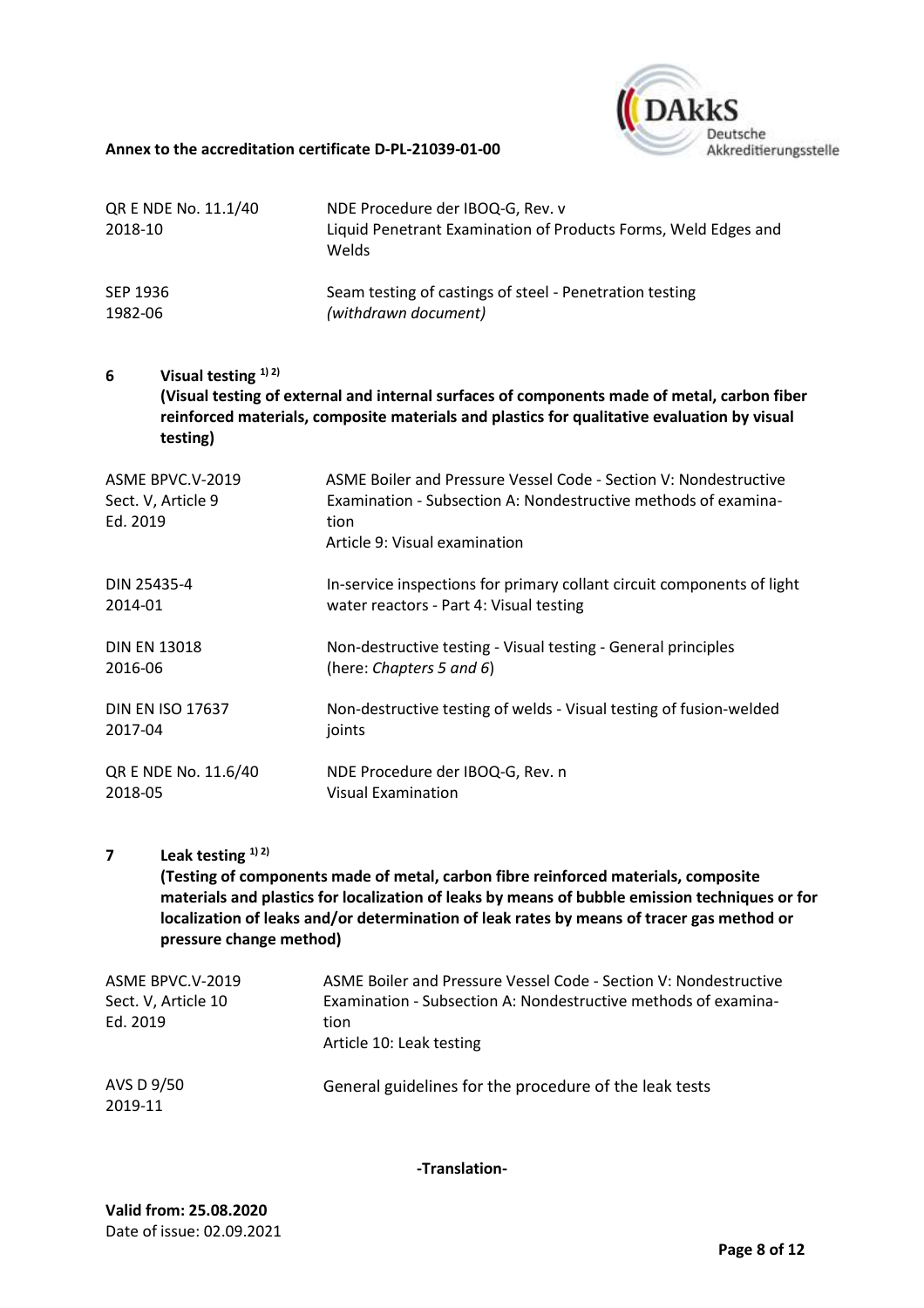## **DAkkS** Deutsche Akkreditierungsstelle

#### **Annex to the accreditation certificate [D-PL-21039-01-00](#page-0-0)**

| <b>DIN EN 1593</b><br>1999-11      | Non-destructive testing - Leak testing - Bubble emission techniques                                                                                                    |
|------------------------------------|------------------------------------------------------------------------------------------------------------------------------------------------------------------------|
| <b>DIN EN 12266-1</b><br>2012-06   | Industrial valves - Testing of metallic valves - Part 1: Pressure tests,<br>test procedures and acceptance criteria - Mandatory requirements<br>(here: Attachment A.3) |
| <b>DIN EN 12266-2</b><br>2012-04   | Industrial valves - Testing of metallic valves - Part 2: Tests, test<br>procedures and acceptance criteria - Supplementary requirements<br>(hier: Attachment A.3)      |
| <b>DIN EN 13184</b><br>2001-07     | Non-destructive testing - Leak test - Pressure change method                                                                                                           |
| <b>DIN EN ISO 20485</b><br>2018-05 | Non-destructive testing - Leak testing - Tracer gas method                                                                                                             |
| <b>KTA 3405</b><br>2015-11         | Leakage Test of the Containment Vessel                                                                                                                                 |
| QR E NDE No. 11.3/40<br>2018-05    | NDE Procedure der IBOQ-G, Rev. d<br>Leak Testing of Pressure Components or Parts                                                                                       |

## **8 Eddy current testing 2) (Manual and mechanized eddy current testing of metallic components for the determination of layer thickness/remaining wall thickness or for qualitative evaluation)**

| DIN 25435-6<br>2014-01             | In-service inspections for primary coolant circuit components of<br>light water reactors - Part 6: Eddy current testing of steam<br>generator heating tubes     |
|------------------------------------|-----------------------------------------------------------------------------------------------------------------------------------------------------------------|
| DIN 54141-3<br>1987-02             | Non-destructive testing; eddy current testing of pipes and tubes;<br>procedure<br>(withdrawn standard)                                                          |
| <b>DIN EN ISO 15549</b><br>2019-10 | Non-destructive testing - Eddy current testing - General principles<br>(here: Chapter 12)                                                                       |
| <b>DIN EN ISO 2360</b><br>2017-12  | Non-conductive coatings on non-magnetic electrically conductive<br>base metals - Measurement of coating thickness - Amplitude-<br>sensitive eddy-current method |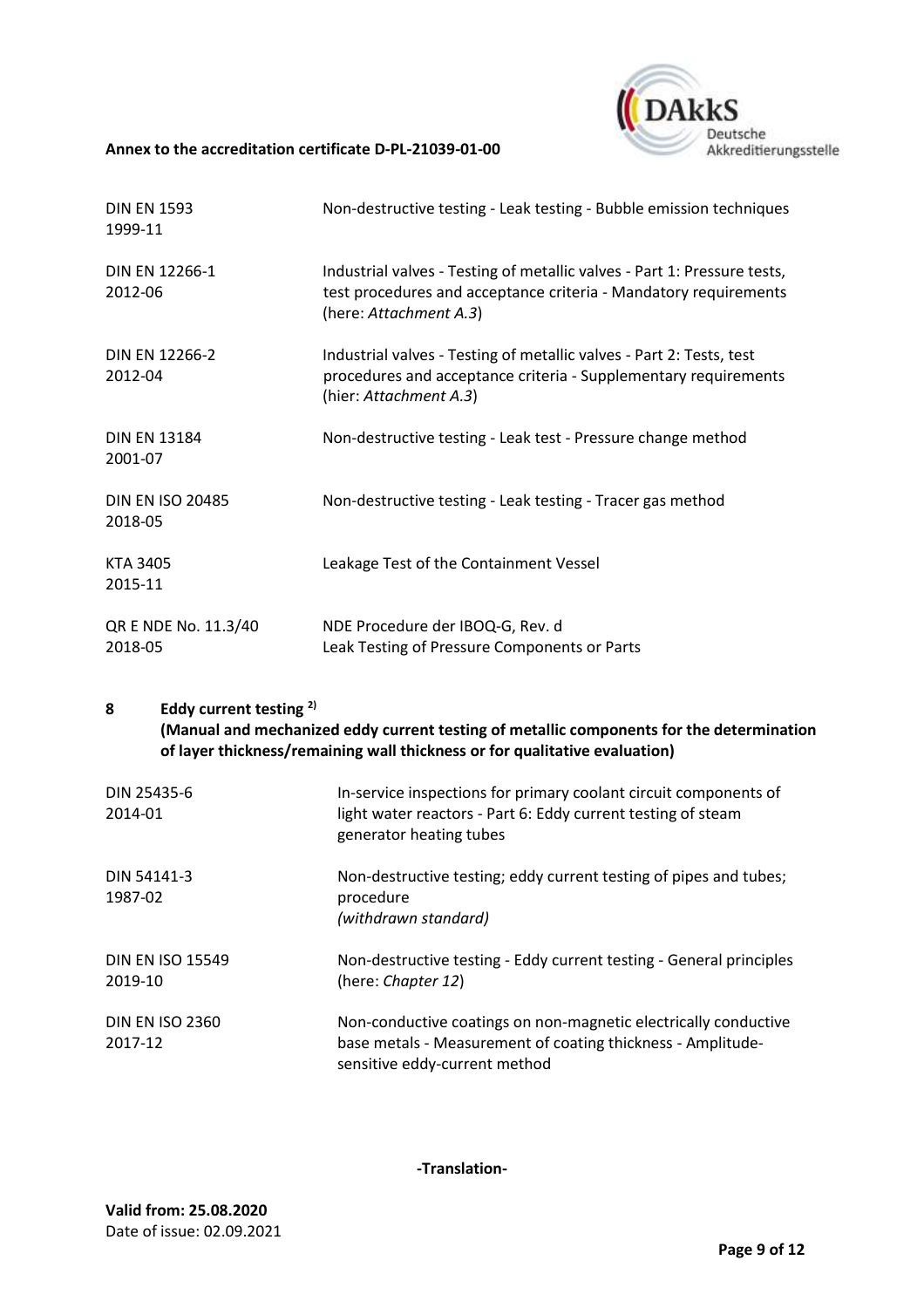

- **9 Comprehensive standards for NDT 1)**
- **9.1 Comprehensive standards for NDT on pressurized equipment and nuclear energy components (Non-destructive testing on pressurized equipment and nuclear energy components for qualitative evaluation)**

| ASME BPVC.III-2019<br>Sect. III, Article NB/NC/ND-<br>5000<br>Ed. 2019         | The American Society of Mechanical Engineers (ASME), Boiler and<br>Pressure Vessel Code; Section III: Rules for Construction of Nuclear<br>Facility Components; Division 1; Subsection NB - Class 1: Compo-<br>nents - Subsection NC - Class 2: Components; Subsection NB - Class<br>3: Components; Article NB/NC/ND-5000: Examination              |
|--------------------------------------------------------------------------------|-----------------------------------------------------------------------------------------------------------------------------------------------------------------------------------------------------------------------------------------------------------------------------------------------------------------------------------------------------|
| ASME BPVC.V-2019<br>Sect. V, Article 1<br>Ed. 2019                             | ASME Boiler and Pressure Vessel Code - Section V: Nondestructive<br>Examination - Subsection A: Nondestructive methods of examina-<br>tion<br>Article 1: General requirements                                                                                                                                                                       |
| ASME BPVC.XI-2019<br>Sect. XI, Article IWA-/IWB-/<br>IWC-/IWD-2000<br>Ed. 2019 | ASME Boiler and Pressure Vessel Code; Section XI: Rules for Inser-<br>vice Inspection of Nuclear Power Plant Components - Division 1:<br>Rules for inspection and testing components of light-water cooled<br>plants - Article IWA-/IWB-/IWC-/IWD-2000: Examination and<br>inspection                                                               |
| <b>NBIC</b><br>Part 1 to 3<br>Ed. 2019                                         | National Board of Boiler and Pressure Vessel Inspectors - National<br>Board Inspection Code (NBIC) - Part 2: Inspection, incl. NDE, of<br>boilers, pressure vessels and pressure relief devices<br>(Part 1: Installation; Part 3: Repairs and Alterations)                                                                                          |
| KTA 3201.1<br>2017-11                                                          | Components of the Reactor Coolant Pressure Boundary of Light<br>Water Reactors - Part 1: Materials and Product Forms<br>(here for: RT, UT, MT)<br>(here Chapter: 3.3.8, 4.4, 5.4, 6.4, 7.4, 8.4, 9.4, 10.4, 11.4, 12.4,<br>13.4, 14.4, 16.4, 17.4, 18.4, 19.4, 20.4, 21.4.2.4, 21.4.3.1, 22.4,<br>23.4, 24.4, 25.6, 26.6, 27.6, 28.2.3.2.3, 29.4.3) |
| KTA 3201.3<br>2017-11                                                          | Components of the Reactor Coolant Pressure Boundary of Light<br>Water Reactors - Part 3: Manufacture<br>(here for: RT, UT, MT, PT)<br>(here: Chapter 12)                                                                                                                                                                                            |
| KTA 3201.4<br>2016-                                                            | Components of the reactor coolant pressure boundary of light<br>water reactors - Part 4: Inservice inspections and operational<br>monitoring<br>(here for: RT, UT, MT, PT, VT, E)                                                                                                                                                                   |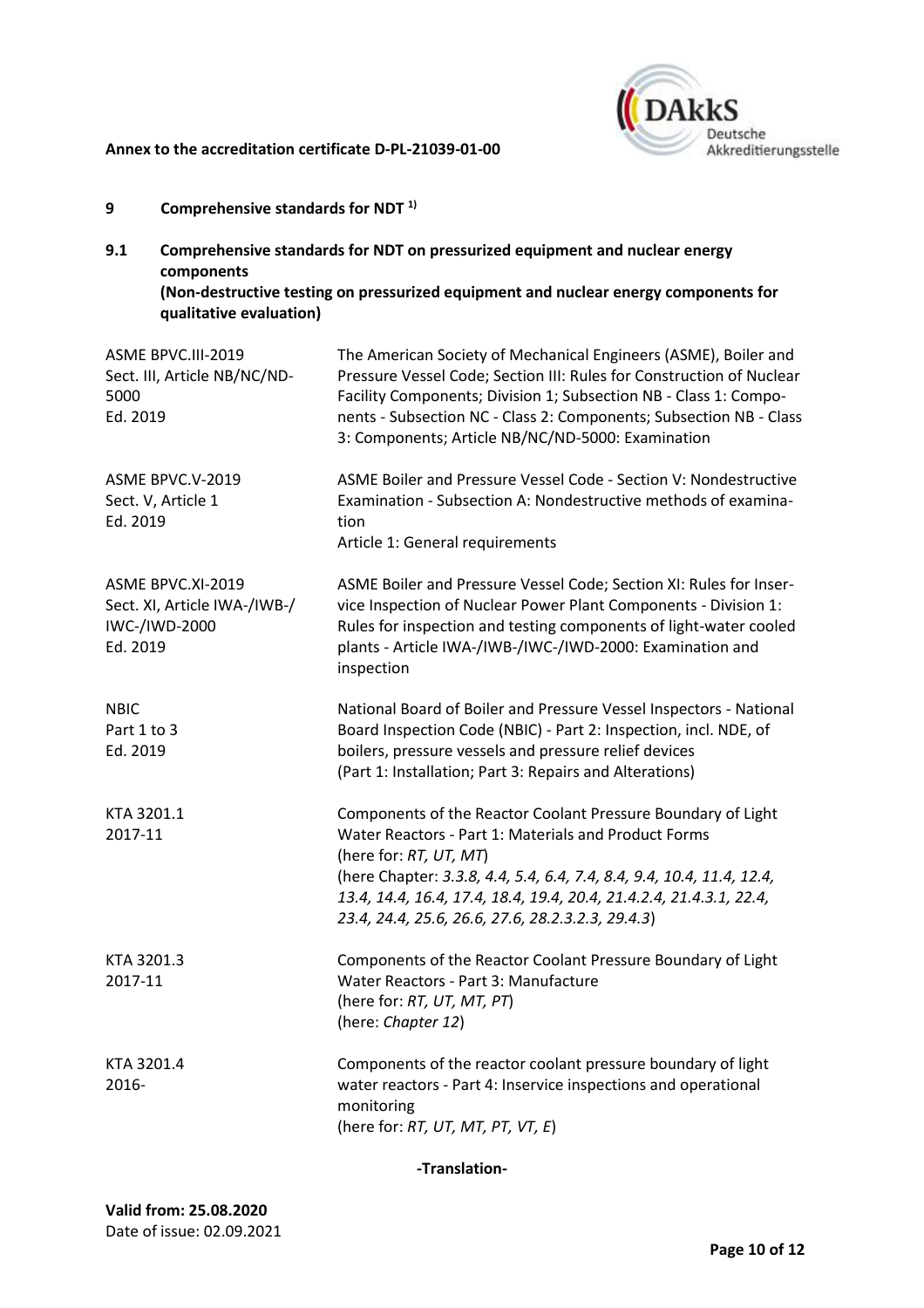

| KTA 3211.1<br>2017-11      | Pressure and activity retaining components of systems outside the<br>primary circuit - Part 1: Materials<br>(here for: RT, UT, MT, PT, ET)<br>(here: Attachments B, E, F, G, H)          |
|----------------------------|------------------------------------------------------------------------------------------------------------------------------------------------------------------------------------------|
| KTA 3211.3<br>2017-11      | Pressure and Activity Retaining Components of Systems Outside<br>the Primary Circuit - Part 3: Manufacture<br>(here for: RT, UT, MT, PT)<br>(here: Chapter 11)                           |
| KTA 3211.4<br>2017-11      | Pressure and Activity Retaining Components of Systems Outside the<br>Primary Circuit - Part 4: Inservice Inspections and Operational<br>Monitoring<br>(here for: RT, UT, MT, PT, ET, VT) |
| KTA 3401.3<br>1986-11      | Steel Reactor Safety Containment - Part 3: Manufacture<br>(here for: RT, UT, MT, PT)<br>(here: Chapter 6, 9.3, 10.4, 10.8)                                                               |
| KTA 3401.4<br>2017-11      | Steel Containment Vessels - Part 4: In-service Inspections<br>(here for: LT, VT)                                                                                                         |
| SEP 1914<br>1983-08        | Non-destructive testing of fusion-welded seams in pipes of<br>stainless steels<br>(here for: RT, UT)                                                                                     |
| <b>SEP 1916</b><br>1989-12 | Non-destructive testing of fusion-welded ferritic steel-tubes<br>(here for: RT, UT, MT, PT)                                                                                              |

### **9.2 Comprehensive standards for NDT on railway components (Non-destructive testing on railway components for qualitative evaluation)**

| DIN 27201-7 | State of railway vehicles - Basic principles and production |
|-------------|-------------------------------------------------------------|
| 2014-05     | technology - Part 7: Non-destructive testing                |
|             | (here for: RT, UT, MT, ET, PT, VT)                          |

#### **10 Further comprehensive regulations for NDT 3)**

| SSMFS 2008:13 | Strahlsäkerhetsmyndighetens föreskrifter om mekaniska anordnin- |
|---------------|-----------------------------------------------------------------|
| 2009-01       | gar i visa kärntekniska anläggningar                            |
|               | (Swedish Radiation Safety Authority's Regulations concerning)   |
|               | Mechanical Devices in Certain Nuclear Facilities)               |
|               | (here for: $UT$ , $ET$ , $VT$ )                                 |